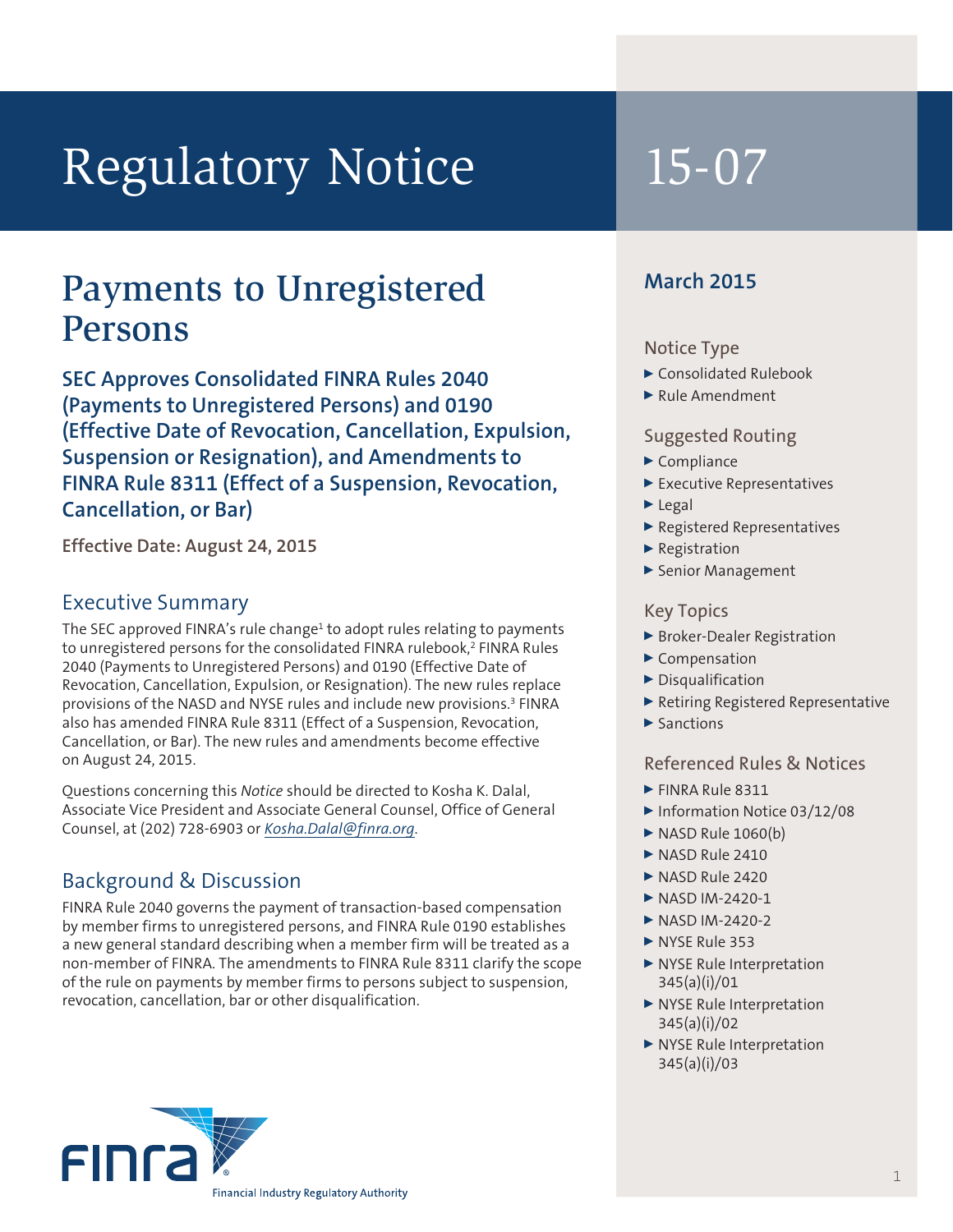#### **FINRA Rule 2040 (Payments to Unregistered Persons)**

FINRA Rule 2040 expressly aligns the rule with Section 15(a) of the Securities Exchange Act of 1934 (SEA or Exchange Act) and its related guidance to determine whether registration as a broker-dealer is required for persons to receive transaction-related compensation and to engage in related activities.

#### **a. FINRA Rule 2040(a) (General)**

Rule 2040(a) prohibits member firms or associated persons from, directly or indirectly, paying any compensation, fees, concessions, discounts, commissions or other allowances to:

- (1) any person that is not registered as a broker-dealer under SEA Section 15(a) but, by reason of receipt of any such payments and the activities related thereto, is required to be so registered under applicable federal securities laws and SEA rules and regulations; or
- (2) any appropriately registered associated person, unless such payment complies with all applicable federal securities laws, FINRA rules and SEA rules and regulations.

Rule 2040(a) directs persons to look to SEC rules to determine whether the activities in question require registration as a broker-dealer under SEA Section 15(a). The provision also prohibits payments to appropriately registered associated persons unless such payments comply with applicable federal securities laws, FINRA rules, and SEA rules and regulations.

#### **b. Supplementary Material.01 (Reasonable Support for Determination of Compliance with Section 15(a) of the Exchange Act)**

Supplementary Material .01 provides guidance to member firms that are uncertain as to whether an unregistered person may be required to be registered under SEA Section 15(a) by reason of receiving payments from the member firm and the activities related thereto. Member firms can derive support for their determination by, among other things:

- (1) reasonably relying on previously published releases, no-action letters or interpretations from the SEC staff that apply to their facts and circumstances;
- (2) seeking a no-action letter from the SEC staff; or
- (3) obtaining a legal opinion from independent, reputable U.S. licensed counsel knowledgeable in the area.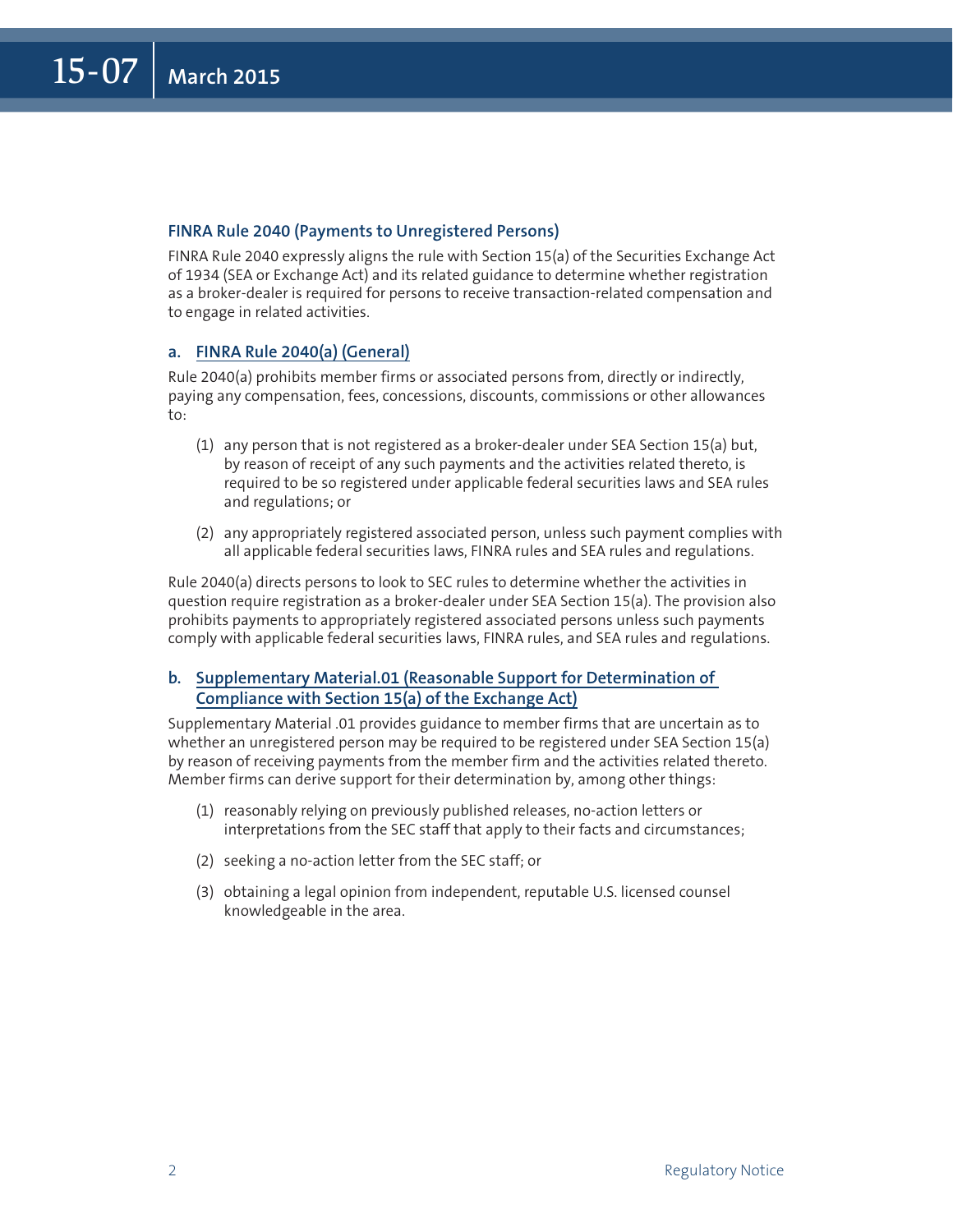FINRA does not intend Supplementary Material .01 to be an exhaustive list by which firms can make a reasonable determination of compliance with Section 15(a). Among other things, firms may rely on the advice of in-house counsel or foreign counsel under prong 1 that permits firms to make a determination by "reasonably relying on previously published releases, no-action letters or interpretations from the Commission or Commission staff that apply to their facts and circumstances." As stated in Supplementary Material .01, the member firm's determination must be reasonable under the circumstances and should be reviewed periodically if payments to the unregistered person are ongoing in nature. While the rule does not specify the frequency of such reviews, FINRA believes that an annual review for ongoing payments generally would be reasonable, absent evidence of activities by the recipient of the payments that raise red flags. In addition, a member firm is required to maintain books and records that reflect the member firm's determination.

#### **c. FINRA Rule 2040(b) (Retiring Representatives)**

Rule 2040(b) replaces NASD IM-2420-2 (Continuing Commission Policy) and codifies existing FINRA and SEC staff guidance on the payment by member firms of continuing commissions to retiring registered representatives. Under Rule 2040(b), a member firm can pay continuing commissions to its retiring registered representatives, after they cease to be associated with the firm, that are derived from accounts held for continuing customers of the retiring registered representative regardless of whether customer funds or securities are added to the accounts during the period of retirement, provided that:

- (1) a bona fide contract between the member firm and the retiring registered representative providing for the payments was entered into in good faith while the person was a registered representative of the firm and such contract, among other things, prohibits the retiring registered representative from soliciting new business, opening new accounts or servicing the accounts generating the continuing commission payments; and
- (2) the arrangement complies with applicable federal securities laws, SEA rules and regulations.

The term "retiring registered representative" is defined to mean an individual who retires from a member firm (including as a result of a total disability) and leaves the securities industry.4 In the case of death of the retiring registered representative, the retiring registered representative's beneficiary designated in the written contract or the retiring registered representative's estate if no beneficiary is so designated may be the beneficiary of the respective member's agreement with the deceased representative.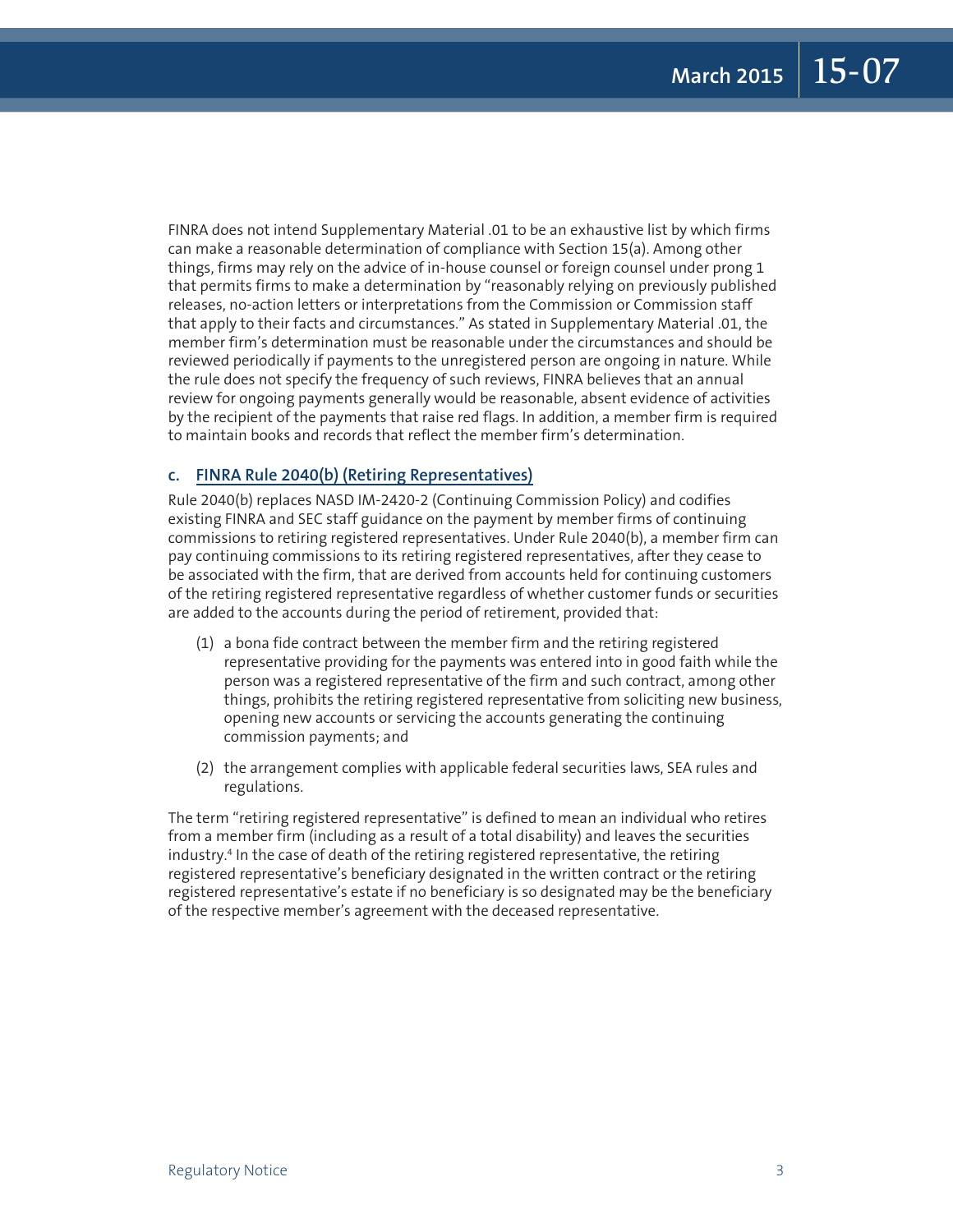#### **d. FINRA Rule 2040(c) (Nonregistered Foreign Finders)**

Rule 2040(c) replaces NASD Rule 1060(b) and NYSE Interpretation 345(a)(i)/03, and provides that a member firm and persons associated with a member firm may pay transactionrelated compensation to non-registered foreign finders where the finders' sole involvement is the initial referral to the member firm of non-U.S. customers, and the member firm complies with all the conditions set forth in the rule (foreign finders exemption):

- (1) the member firm has assured itself that the finder who will receive the compensation is not required to register in the United States as a broker-dealer nor is subject to a disqualification as defined in Article III, Section 4 of FINRA's By-Laws, and has further assured itself that the compensation arrangement does not violate applicable foreign law;
- (2) the finder is a foreign national (not a U.S. citizen) or foreign entity domiciled abroad;
- (3) the customers are foreign nationals (not U.S. citizens) or foreign entities domiciled abroad transacting business in either foreign or U.S. securities;
- (4) customers receive a descriptive document, similar to that required by Rule 206(4)-3(b) of the Investment Advisers Act of 1940, that discloses what compensation is being paid to finders;
- (5) customers provide written acknowledgment to the member firm of the existence of the compensation arrangement and such acknowledgment is retained and made available for inspection by FINRA;
- (6) records reflecting payments to finders are maintained on the member firm's books, and actual agreements between the member firm and the finder are available for inspection by FINRA; and
- (7) the confirmation of each transaction indicates that a referral or finders fee is being paid pursuant to an agreement.

If all the conditions set forth in Rule 2040(c) are satisfied, member firms can pay ongoing transaction-related compensation to non-registered foreign finders based on the business of non-U.S. customers that finders refer to member firms, and all accounts referred by such foreign finders would be carried on the books of the member firm.<sup>5</sup> Any activities beyond the initial referral of non-U.S. customers and payment of transaction-based compensation for any such activities would not be within the permissible scope of the foreign finders exemption as set forth in Rule 2040(c).

Based solely on its activities in compliance with Rule 2040(c), a foreign finder would not be considered an associated person of the member firm. However, unless otherwise permitted by the federal securities laws or FINRA rules, a person who receives commissions or other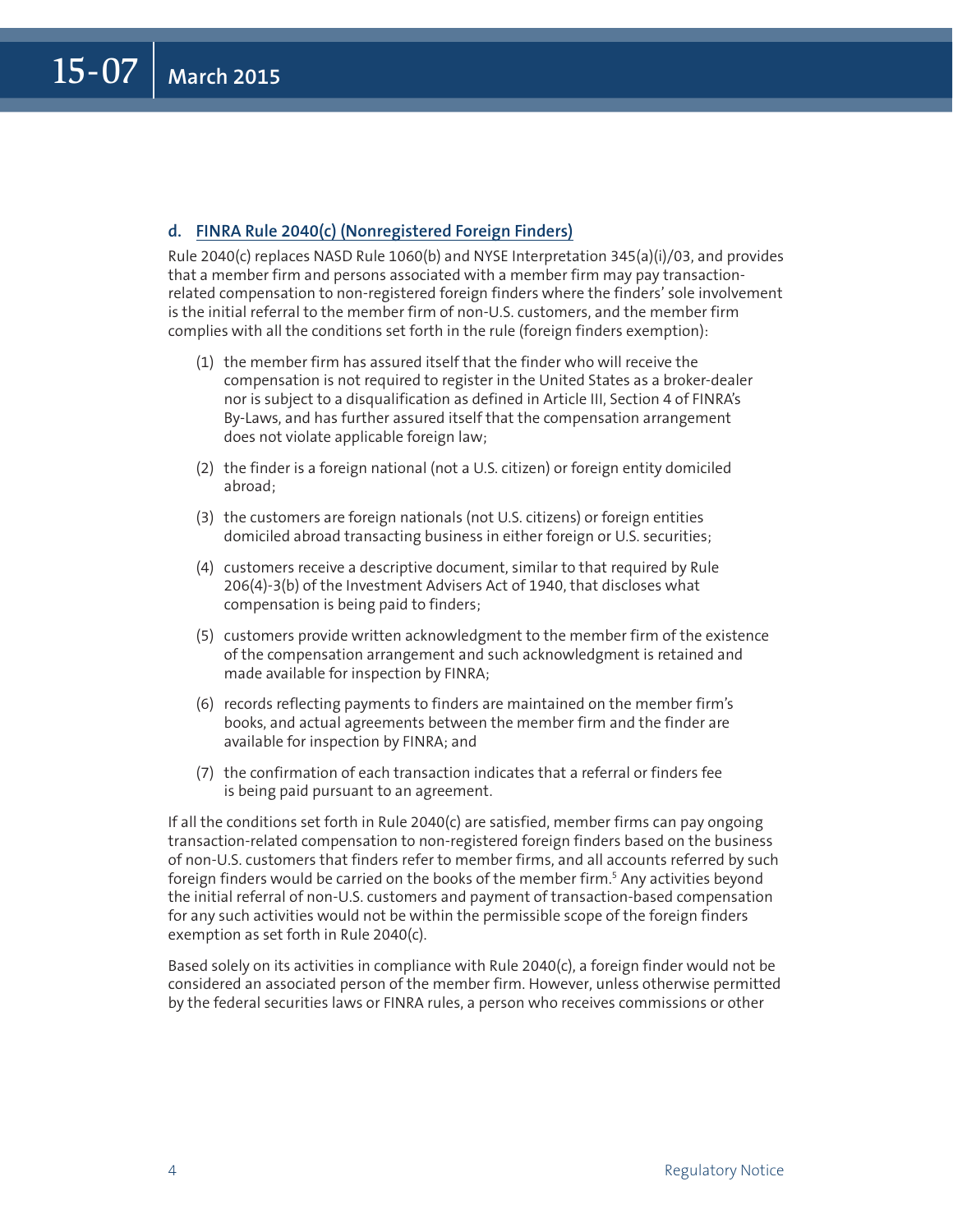transaction-based compensation in connection with securities transactions generally has to be a registered broker-dealer or an appropriately registered associated person of a brokerdealer who is supervised by a broker-dealer. Member firms that engage foreign finders would be required to have reasonable procedures that appropriately address the limited scope of activities permissible under such arrangements.<sup>6</sup>

#### **FINRA Rule 8311 (Effect of a Suspension, Revocation, Cancellation, or Bar) and Supplementary Material .01 (Remuneration Accrued Prior to Effective Date of Sanction or Disqualification)**

The amendments to Rule 8311 eliminate duplicative provisions in NASD IM-2420-2 and clarify the scope of the rule on payments by member firms to persons subject to suspension, revocation, cancellation, bar (each a sanction), or other disqualification.<sup>7</sup>

Rule 8311 provides that if a person is subject to a sanction or other disqualification, a member firm may not allow such person to be associated with it in any capacity that is inconsistent with the sanction imposed or disqualified status, including a clerical or ministerial capacity. A member firm may not pay or credit to any person subject to a sanction or disqualification, during the period of the sanction or disqualification or any period thereafter, any salary, commission, profit, or any other remuneration that the person might accrue, not just earn, during the period of the sanction or disqualification. However, a member firm may make payments or credits to a person subject to a sanction that are consistent with the scope of activities permitted under the sanction where the sanction solely limits an associated person from conducting specified activities (such as a suspension from acting in a principal capacity) or to a disqualified person that has been approved (or is otherwise permitted pursuant to FINRA rules and the federal securities laws) to associate with a member firm.

Specifically, the rule clarifies that:

- (1) other disqualifications, not just suspensions, revocations, cancellations or bars, are subject to the rule (and the rule is not limited to orders issued by FINRA or the SEC);
- (2) a member firm may not allow a person subject to a sanction or disqualification to "be" associated with such firm in any capacity that is inconsistent with the sanction imposed or disqualified status, including a clerical or ministerial capacity, not simply "remain" associated;
- (3) a member firm may not pay any remuneration to a person subject to a sanction or disqualification, not just payments that result directly or indirectly from any securities transaction; and
- (4) the rule applies to any salary, commission, profit or remuneration that the associated person might "accrue," not just "earn" during the period of a sanction or disqualification, not just suspension.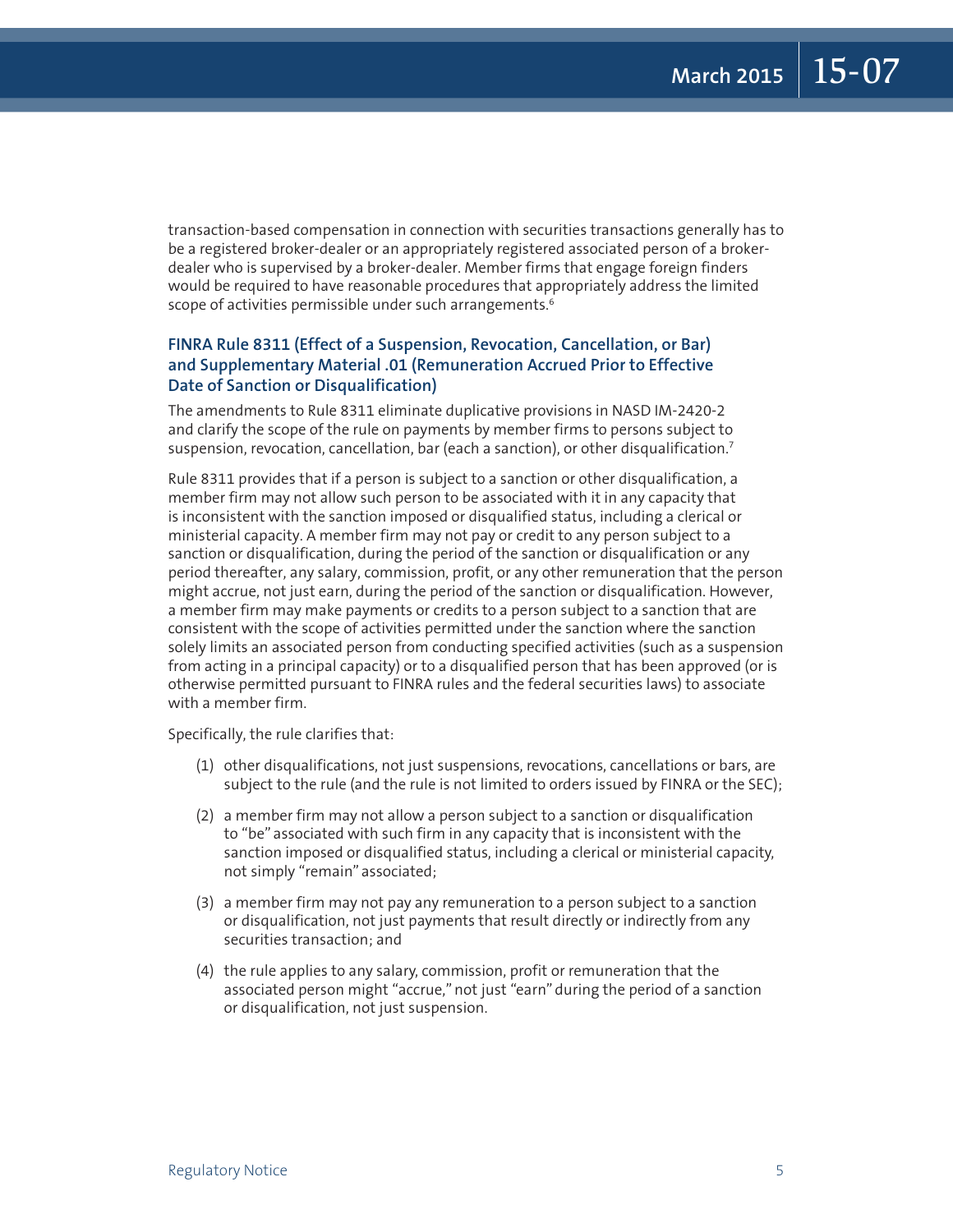New paragraph (b) to Rule 8311, however, expressly permits a member firm to pay to any person subject to a sanction or disqualification any remuneration pursuant to an insurance or medical plan, indemnity agreement relating to legal fees, or as required by an arbitration award or court judgment.

Supplementary Material .01 allows a member firm to pay or credit to a person subject to a sanction or disqualification, salary, commission, profit or other remuneration that the firm can evidence accrued to the person prior to the effective date of the sanction or disqualification, unless the remuneration relates to or results from the activity that gave rise to the sanction or disqualification. A member firm must be able to demonstrate that the remuneration accrued prior to the effective date of the sanction or disqualification in order to pay or credit the remuneration to the individual.

#### **FINRA Rule 0190 (Effective Date of Revocation, Cancellation, Expulsion, or Resignation)**

Rule 0190 is based largely on NASD IM-2420-1(a) (Transactions Between Members and Non-Members; Non-members of the Association) and provides that a member firm will be considered as a non-member of FINRA from the effective date of any order or notice from FINRA or the SEC issuing a revocation, cancellation, expulsion or suspension of its membership. In the case of suspension, a member firm will be automatically reinstated to membership in FINRA at the termination of the suspension period.

## **Endnotes**

- 1. *See* Securities Exchange Act Release No. 73954 (December 30, 2014), 80 FR 553 (January 6, 2015) (Order Approving File No. SR-FINRA-2014-037).
- 2. The current FINRA rulebook consists of (1) FINRA Rules; (2) NASD Rules; and (3) rules incorporated from NYSE (Incorporated NYSE Rules) (together, the NASD Rules and Incorporated NYSE Rules are referred to as the "Transitional Rulebook").

While the NASD Rules generally apply to all FINRA members, the Incorporated NYSE Rules apply only to those members of FINRA that are also members of the NYSE (Dual Members). The FINRA Rules apply to all FINRA members, unless such rules have a more limited application by their terms. For more information about the rulebook consolidation process, *see Information Notice 03/12/08* (Rulebook Consolidation Process).

© 2015 FINRA. All rights reserved. FINRA and other trademarks of the Financial Industry Regulatory Authority, Inc. may not be used without permission. *Regulatory Notices* attempt to present information to readers in a format that is easily understandable. However, please be aware that, in case of any misunderstanding, the rule language prevails.